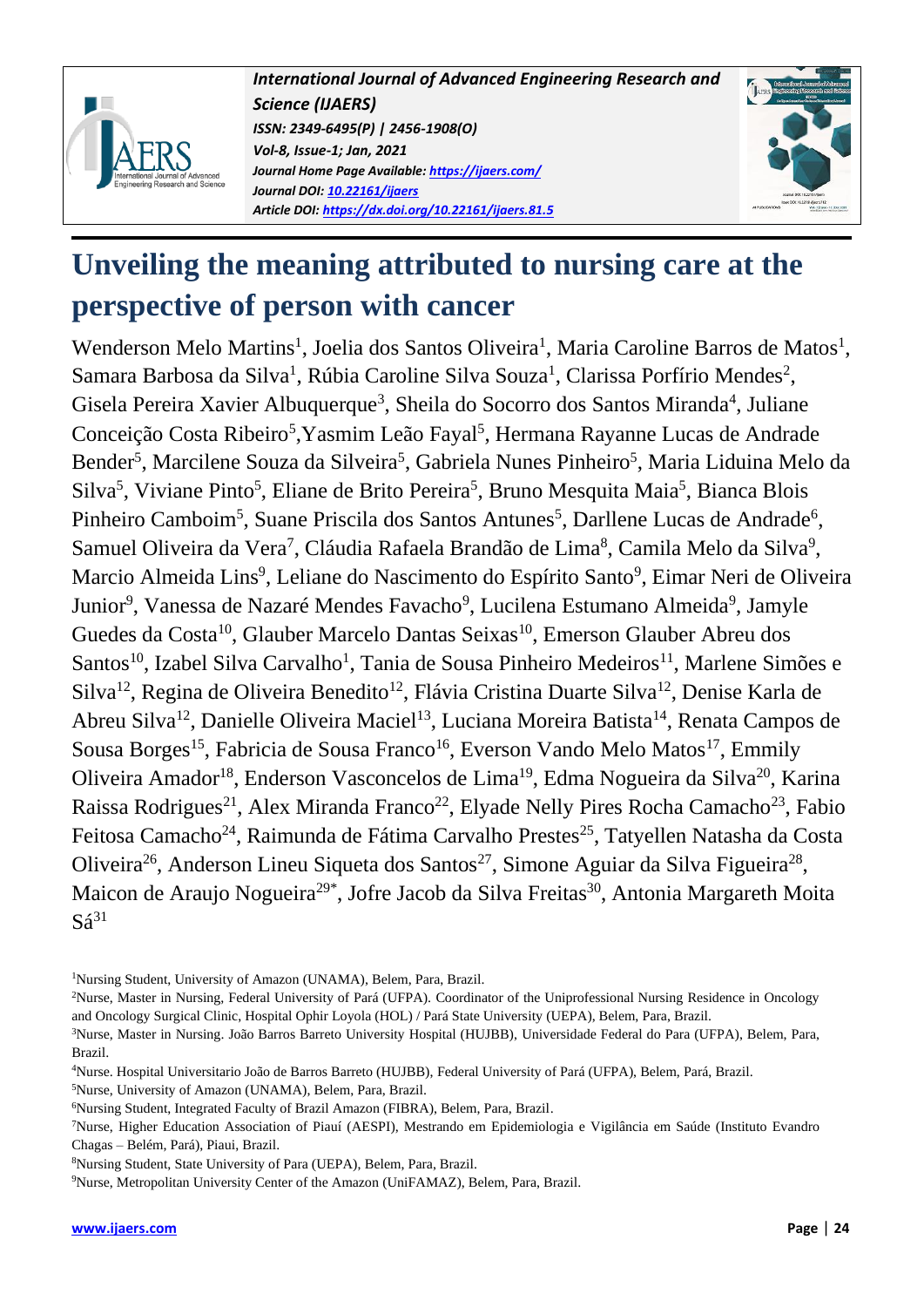*Wenderson Melo Martins Eduardo et al. International Journal of Advanced Engineering Research and Science, 8(1)-2021*

<sup>10</sup>Nurse, State University of Para (UEPA), Belem, Para, Brazil.

<sup>11</sup>Nurse, Professor at State University of Para (UEPA), Tucuruí, Para, Brazil.

 $12$ Nurse, Assistant nurse at the Hospital de Clínicas, Federal University of Minas Gerais (UFMG), Minas Gerais, Brazil.

<sup>13</sup>Nurse, João Barros Barreto University Hospital (HUJBB), Federal University of Para (UFPA), Belem, Para, Brazil.

<sup>14</sup>Nurse, Isabela Hendrix Methodist Institute, Minas Gerais, Brazil.

<sup>15</sup>Nurse. Master in Health Education in the Amazon (ESA). PhD student, Professional Doctorate Program in Health Education in the Amazon (ESA). Professor at the State University of Pará (UEPA). Tucuruí, Pará, Brazil

<sup>16</sup>Nurse, University Center of Pará (CESUPA), Belem, Pará, Brazil.

<sup>17</sup>Nurse, Master in Public Health, Federal University of Pará (UFPA). Nurse at the General Hospital of the Army of Curitiba (HGEC), Curitiba, Brazil.

<sup>18</sup>Pharmacy Student, University of Amazon (UNAMA), Belem, Para, Brazil.

<sup>19</sup>Nursing Student, Faculty Estacio Castanhal, Castanhal, Para, Brazil.

<sup>20</sup>Nurse, Doctoral Student, Stricto Sensu Postgraduate Program, Doctorate in Public Health, UNIFENAS, Buenos Aires, Argentina. Hospital de Clínicas, Federal University of Minas Gerais (UFMG), Minas Gerais, Brazil.

<sup>21</sup>Nurse, Pan Amazon University (FAPAN), Belem, Para, Brazil.

<sup>22</sup>Nurse, Master in Health Education in the Amazon (ESA), State University of Para (UEPA), Belem, Para, Brazil.

<sup>23</sup>Master in Nursing, Federal University of Pará (UFPA). PhD in Tropical Diseases, Postgraduate Program in Topical Diseases (PGDT), Nucleus of Tropical Medicine (NMT / UFPA), Belem, Para, Brazil.

<sup>24</sup>Psychologist. Specialist in hospital psychology, Brazilian Training Institute, Faculdade UniBF, Brazil.

<sup>25</sup>Nursing Student, Universidade Paulista (UNIP), Belem, Para, Brazil.

<sup>26</sup>Nurse, Master in Parasitic Biology in the Amazon. PhD student, Stricto Sensu Graduate Program, PhD in Parasitic Biology of the Amazon, Evandro Chagas Institute, Belem, Para, Brazil.

<sup>27</sup>Nurse, Master in nursing. PhD student, Stricto Sensu Graduate Program, PhD in Parasitic Biology, Para State University (UEPA), Belem, Para, Brazil.

<sup>28</sup>Nurse, Master in Health Education in the Amazon, PhD student, Stricto Sensu Graduate Program, Professional Doctor degree in Health Education in the Amazon (ESA), State University of Para (UEPA). Professor at the State University of Para (UEPA), Campus Santarem, Para, Brazil

<sup>29</sup>Nurse, Master in Health Education in the Amazon, PhD student, Stricto Sensu Postgraduate Program, Professional Doctorate in Health Education in the Amazon (ESA), State University of Pará (UEPA). Professor at Escola Superior da Amazônia (ESAMAZ), Belem, Para, Brazil. \*E-mail: profmaiconnogueira@gmail.com

<sup>30</sup>Biomedic. PhD in Cellular and Tissue Biology in the University of Sao Paulo. Full professor in undergraduate course in medicine and professional master's and doctorate courses in health education in the University of Para State (UEPA), Belem, Para, Brazil. <sup>31</sup>Nurse, PhD in Nursing, Federal University of Rio de Janeiro (UFRJ). Permanent member of the faculty in the Stricto Sensu Postgraduate Program, Master and Professional Doctorate in Education and Health in the Amazon (ESA), State University of Para

(UEPA), Belem, Para, Brazil.

Received: 09 Oct 2020;

Received in revised form:

25 Dec 2020;

Accepted: 05 Jan 2021;

Available online: 09 Jan 2021

©2021 The Author(s). Published by AI Publication. This is an open access article under the CC BY license [\(https://creativecommons.org/lice](https://creativecommons.org/licenses/by/4.0/)  $nses/by/4.0/$ ).

*Keywords***—** *Oncology Nursing. Nursing care. Oncology Hospital Service. Humanization of Assistance. Professional-Patient Relations.*

*Abstract***—** *Objective: to verify the meaning attributed to nursing care from the perspective of the person with cancer. Method: descriptive, exploratory research, with a qualitative approach, using an interview script as an instrument and the semi-structured interview as a collection technique. Participated in the research 13 patients, hospitalized in the surgical clinic of the inpatient units of the oncology ward of a public hospital, Center of High Complexity in Oncology, located in the city of Belém, State of Pará, Brazil. Research conducted in August 2019, and for the construction of the data, the thematic content analysis technique proposed by Bardin was used. Results: the analysis of the speeches showed that patients recognize nursing professionals as the main reference for care, comfort and safety, and it is presented as a source of information, both for the health team and for patients and family members. Conclusion: when caring, the meaning of therapeutic intervention and qualitative professional relationship between patient and family are attributed. Knowing the meanings that patients attribute to the act of health professionals, contribute greatly to thinking about the decision making of more targeted and individualized therapeutic plans.*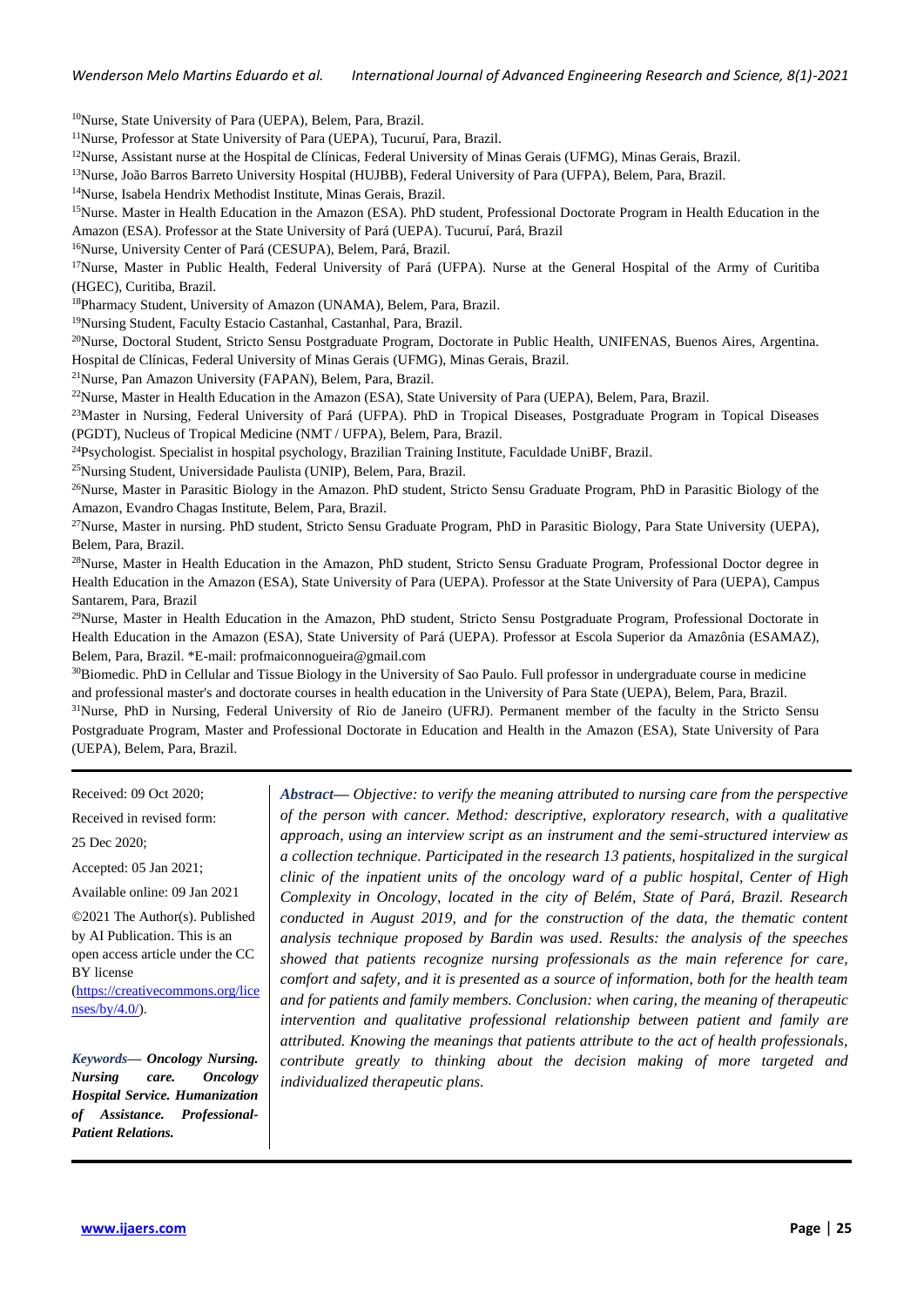#### **I. INTRODUCTION**

Cancer is defined as a pathology developed through recurrent genetic and epigenetic changes in two types of genes called: tumor suppressor genes and protooncogenes. In this context, the word "cancer" is conceptualized as a set of multiple diseases that have in common the malignant and disordered growth of cells, which invade tissues and organs quickly, which can cause the individual to develop metastasis, that is, the proliferation of cells to other regions of the body. As they multiply quickly and aggressively, they end up becoming uncontrollable, thus forming tumors (malignant neoplasms) due to the accumulation of cancer cells in the organs and tissues $(1,2)$ .

The incidence of cancer has increased by 20% in the last decades worldwide, mainly in developing countries. The National Cancer Institute (INCA) estimated more than 600 thousand new cases for the year 2018; and the types of cancer that most affected the population are prostate cancer, leading the estimate with 68,220 new cases, followed by breast cancer with 59,700 cases. The incidence was also high for cancer of the colon, rectum, lung, stomach, cervix, oral cavity, central nervous system, esophagus and leukemia<sup> $(1)$ </sup>. The diagnosis of cancer triggers several reactions in individuals, both physical and emotional, with a whirlwind of feelings, internal and family conflicts that can lead to a psychic disorganization leading to an increase in the suffering of this patient. Considering the previous aspects and the serious consequences that they can generate, the communication between the health professional and the patient becomes essential, together with access to information that is of great relevance within the therapy, as the individual is familiarized and understands their pathology itself<sup>(3)</sup>.

However, there is still a lot of prejudice and fear from the population in relation to the theme, and the oncological diagnosis is seen by the patient as a path with no possibility of cure. This brings up feelings of distress that refer to the idea of a disease directly related to death, possible mutilations and treatments that cause discomfort. Thus, demystifying the diagnosis of cancer presents itself as a challenge to be faced by nursing professionals, preventing this from being an obstacle to an early intervention $(4)$ .

In this perspective, having to live with the need for aggressive cancer treatment becomes the first obstacle to be overcome because, along with chemotherapy, side effects become part of the patient's daily life, which makes with the main feeling experienced by the individual being the suffering of physical pain, associated with the fragility of having to live with a disease whose treatment is exhausting and complex $(4)$ .

In addition, in most cases, chemotherapy causes side effects such as nausea, vomiting, alopecia, dyspnoea, fever and fatigue. Directly interfering with the patient's quality of life, causing irritation and depression, affecting the physical, social, emotional and cognitive dimensions; living with pain, threat of death, fear of the prognosis, leading to a low quality of life $(5,6)$ . Such difficulties faced by patients are pointed out by Marinho, Domingues and Olário (7), when they state that the performance of the nursing team in the face of oncology must bring much more than scientific knowledge and well-performed practices, there is a need to understand the human being as as a whole, considering its physical, psychological, social, economic and spiritual dimensions.

In this scenario, the nursing team assumes great responsibility regarding the care of these patients, and it is their competence to provide assistance in the diagnostic assessment, treatment, rehabilitation and care for family members. This context requires nurses to take care with priority in the integral evaluation of the patient and his family. Thus, the need to understand the relevance of the care of this professional from the patient's perspective emerged, in the context of his assistance during hospitalization in the hospital environment $(8)$ .

The research problems for the foundation of this study were chosen because of the scope of scientific research on the subject and its considerable value, taking into account the importance of oncology nursing, since it deals directly with physical, psychological and emotional state of the individual with cancer. Given the above, the following research question was elaborated: what is the meaning attributed to nursing care from the perspective of the person with cancer? Therefore, this study aimed to verify the meaning attributed to nursing care from the perspective of the person with cancer.

#### **II. METHOD**

Descriptive, exploratory study with a qualitative approach, performed in a surgical clinic of the inpatient units of the oncology ward of a public hospital, Center for High Complexity in Oncology (CACON), located in the city of Belem, State of Para, Brazil. The data collection period was during the month of August 2019.

Thirteen patients participated in this research, which were identified by means of alpha numeric codes, with the following name: "P1, P2 ... where the" P "means participant and the number in the order in which they were addressed in the interview.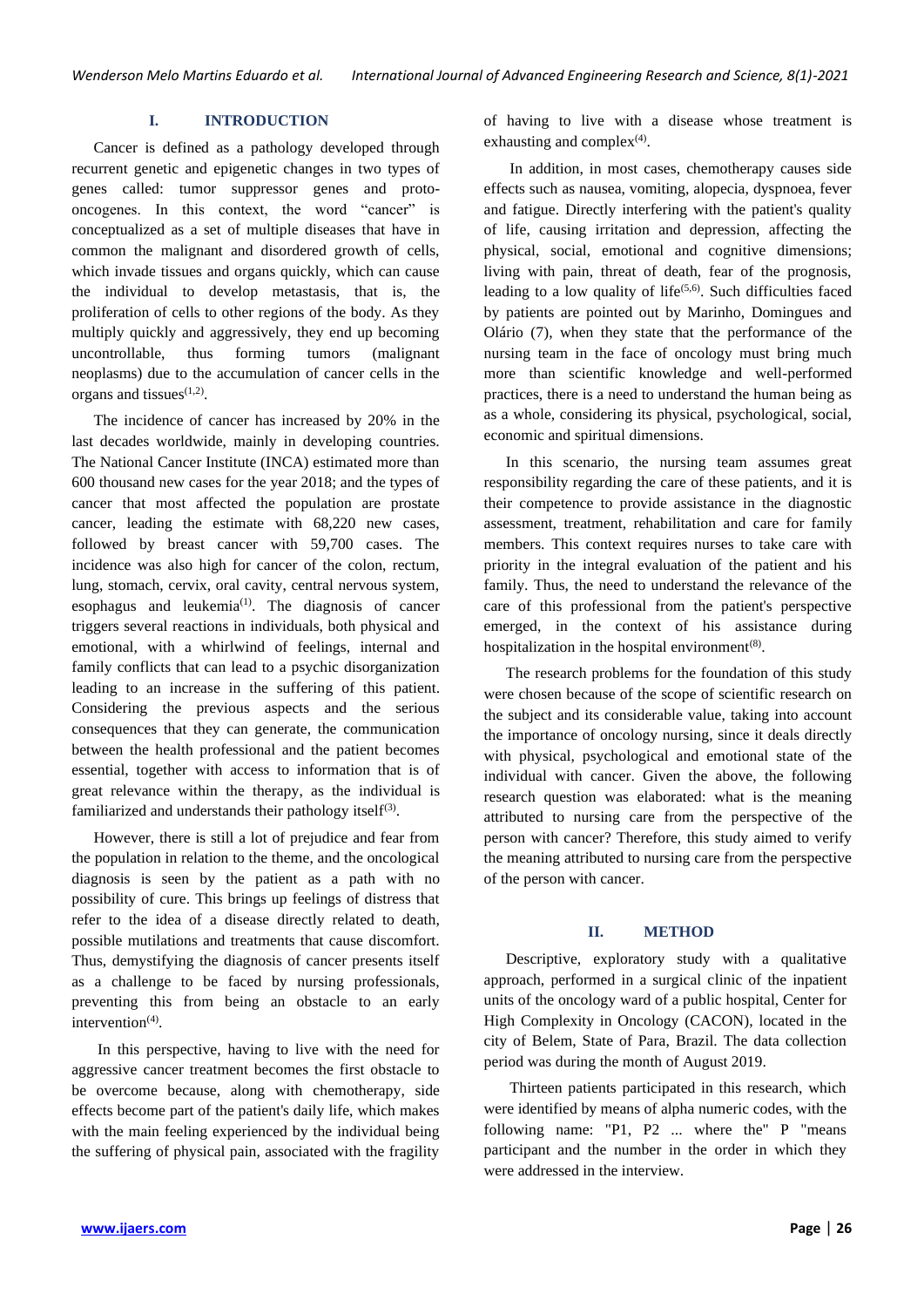An interview script was used as an instrument for data collection, and the semi-structured interview was used as a technique, with the sample closing method being carried out through saturation around the theoretical axes. Minayo $(9)$  reports that in this saturation sample method, the author limits the entry of new participants in the group when information collected from a certain number of individuals begins to show redundancy. The reason would be that, theoretically, the information obtained by the new participants would add little to the data already obtained.

Inclusion criteria were: people diagnosed with cancer, of both genders, aged between eighteen to seventy-five years, with the ability to talk, who were hospitalized for a minimum of three days, undergoing any type of treatment of an oncological nature. The exclusion criteria were: patients who did not respond to at least one of the items of the data collection instrument, patients in outpatient treatment and patients with neoplasms that compromise the ability to verbalize or who are using medical devices (tracheostomy, CPAP, others.) that make verbalization unfeasible.

The content of the interviews was transcribed in an original way, preserving the expressions used by the participants. However, to use them as a unit of analysis, orthographic corrections were made, excluding language vices, exchange or absence of letters, but maintaining linguistic vices that have meaning in the context of speech.

After transcription, a careful reading was performed, following the methodological criteria proposed by Bardin<sup>(10)</sup>. This research was submitted to the Research Ethics Committee of the Instituto Campinense de Ensino Superior LTDA, CAAE: 06943219.8.0000.5173, with approved opinion, number 3,211,767, on 03/20/2019. All participants signed the Free and Informed Consent Term and Authorization Term for Voice Recording before participating in the study.

The research was carried out following the norms that regulate research involving human beings contained in resolutions 466/12, 510/16 and 580/18 National Health Council (CNS) / National Commission for Ethics in Research (CONEP).

#### **III. RESULTS**

In the analysis of the data, it was found that among the thirteen participants, eleven were male and two female. Age ranged from 29 to 75 years with an arithmetic mean of 54.2 years, median of 52 years and standard deviation of 13.8. Most individuals were married (69.23%), as can be seen in Table 1.

| Participant     | Gender       | Age | <b>Place of</b><br>birth | <b>Marital</b><br>status |
|-----------------|--------------|-----|--------------------------|--------------------------|
| P <sub>1</sub>  | M            | 72  | Afuá (PA)                | Married                  |
| P <sub>2</sub>  | M            | 51  | Mosqueiro                | Married                  |
| P <sub>3</sub>  | M            | 52  | <b>Benevides</b>         | Married                  |
| <b>P4</b>       | M            | 29  | Belém                    | Married                  |
| <b>P5</b>       | $\mathbf F$  | 65  | <b>Belém</b>             | Single                   |
| <b>P6</b>       | M            | 64  | <b>Breves</b>            | Married                  |
| P7              | M            | 45  | São Miguel               | Married                  |
| P <sub>8</sub>  | $\mathbf{F}$ | 48  | Capitão poço             | Single                   |
| P <sub>9</sub>  | M            | 68  | Belém                    | Married                  |
| P <sub>10</sub> | M            | 36  | Belém                    | Married                  |
| P <sub>11</sub> | M            | 48  | Mocajuba                 | Widower                  |
| P <sub>12</sub> | M            | 75  | <b>Breves</b>            | Married                  |
| P <sub>13</sub> | M            | 52  | São João de<br>Pirabas   | Single                   |

*Table 1 - Characteristics of study participants, according to gender, age, place of birth and marital status, 2019.*

**Source:** Field Research, Belém, Pará, Brazil, 2019.

The results indicate the aspects related to the importance attributed to the nursing teams that work in the care of cancer patients. The study corpus made it possible to organize the content into two empirical categories, grouped according to the theme extracted from the responses.

#### **Meaning attributed to nursing care**

This first category analyzes the meaning of nursing care, the meanings given to the care work offered to patients and how this care impacts in different ways on the continuity of life. It was noticeable in the speeches that the nursing actions are more than direct care to patients, they also go through the emotional and psychological aspects, emerging as assistance support, as can be seen in the following speeches:

> *"Here, nursing gives us strength and support, through serum, blood pressure measurement, glucose. They never missed anything ". (P1)*

> *"Everyone treats them well, gives them a smile and makes us happy. It is a profession that exercises care and deals with situations with the patient "(P2)*

> *"For me, nursing care is that care offered by a person who is in a ward, close to a bed, who is helping with a bath, in a dressing, is helping in what the person needs". (P3)*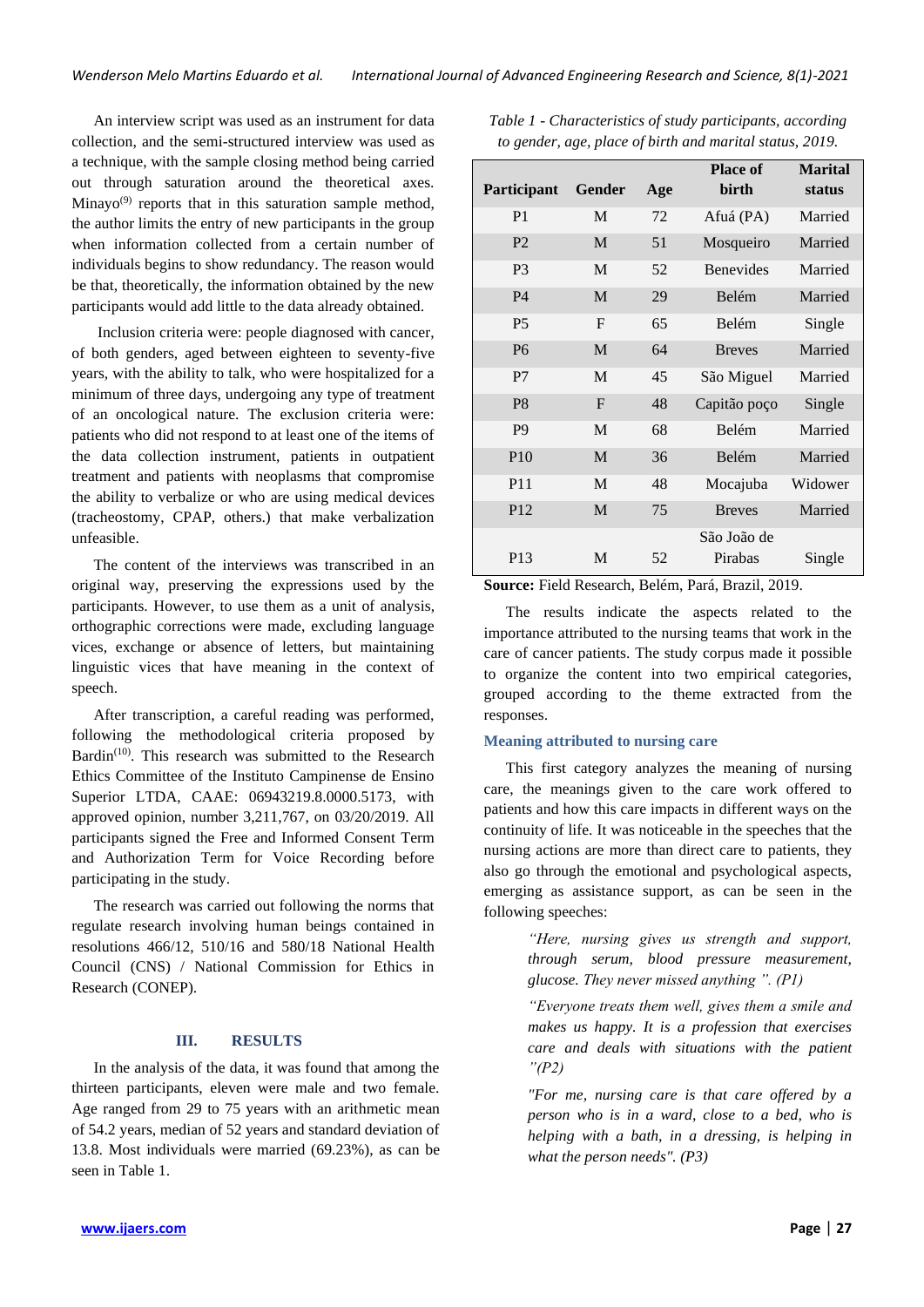*"They help a lot in the rehabilitation of the sick. They always try to make us well and happy, there is no way to be sad because they are always offering us support ". (P5)* 

*"Nursing is the one who provides guidance and emotional support. They provide the necessary support with guidance, information and support, both for us and for our family ". (P7)* 

*"When they transferred me here, they gave me attention and even today they have not abandoned me. Nursing offers all support for the patient. " (P8)* 

*"Nursing is the one that is always here with us. It deals with the patient directly, with medication, taking care of people ". (P10)* 

*"Nursing gives guidance so that we are not nervous. They come and come here and talk [...] They spend a "positive energy". (P11)* 

*"They treat us well. They talk to give emotional support. They take care not only of the apparent wounds, but also of the emotional ones ". (P13)*

## **Unveiling the meaning attributed to nursing care in the person's experience with cancer hospitalized**

This thematic category seeks to describe the expression of the interviewees' feelings when receiving nursing care. It was possible to observe that in the care process, patients and nurses create bonds of affection, directly influencing care, the professional-patient relationship and the quality of care. It is well known that the creation of a professional-patient bond, which can influence the prognosis of patients. This can be seen in the following statements:

> *"Everyone treats me with great care and efficiency. Here is the same as being in heaven, even with my illness, everyone treats me very well ". (P1)*

> *"I get emotional, because it is difficult to have cancer (pause), and here we are treated well. I thank God and everyone here for all their strength, their affection; at all times and are always here to help ". (P3)*

> *"I created a wonderful friendship with everyone, from nurses, doctors to other employees. They are all wonderful. The pleasure of being here is enormous ". (P7)*

> *"I would like to thank you for all the care you give me because I know that it is tiring to be with us, and even then they are always helping me. The*

*nurse talks to me whenever she can. I have a huge affection for them "(P11)* 

*"I have a lot of affection for everyone, as we are well attended, I never had any doubts, because whenever I needed an answer I was very well attended. I am happy to be treated like this. " (P12)*

#### **IV. DISCUSSION**

#### **Meaning attributed to nursing care**

From the speeches, it is possible to understand the participants' perception of nursing care. This care is expressed in the technical actions carried out on a daily basis; understood by the interviewees as "dressing", "bath", "serum and medication". Care is present during daily life, being attributed to the nursing team, as highlighted by Silva et al. $(11)$ , when he mentions, that nursing treats the cancer patient in a direct assistance and emotional care.

The role played by the nursing team goes far beyond assistance, given that the sense of the nurse's profession, caring, is multidimensional and permeates the actions of prevention, promotion, recovery and rehabilitation of health, constituting steps of extreme importance $(12)$ . Thus, nursing care has a much deeper, broader and broader meaning than what is seen daily by the user's view, which shows, in its majority, a somewhat vague perspective and focused on the assistance technique. However, this plausible perception and corroborates with a study on the oncology patient's perceptions of care $(3)$ , which deals with the user's perception of acting based on procedural technique, intrinsic to the client's experience. That is, the client reports what he witnesses and observes during his hospitalization.

Regarding the meaning attributed to nursing care, from the speeches, it can be observed that words such as "strength", "affection" and "efficiency" became evident, allowing to infer that nurses have an important role in care, especially as a mechanism of emotional support, which is believed to directly imply in the improvement and prognosis of the patient. In this context, nursing care, which for several moments, needs to meet physical demands, involving procedures and techniques, of an objective and based on facts, is complemented and challenged to meet human demands and responses affected in the subjective dimensions, inviting the nursing to establish a relationship with patients that transcends this material and physical world $(13)$ .

It was found that patients give nursing a meaning that corroborates the feeling of security and trust. In this understanding, it is considered essential to exercise this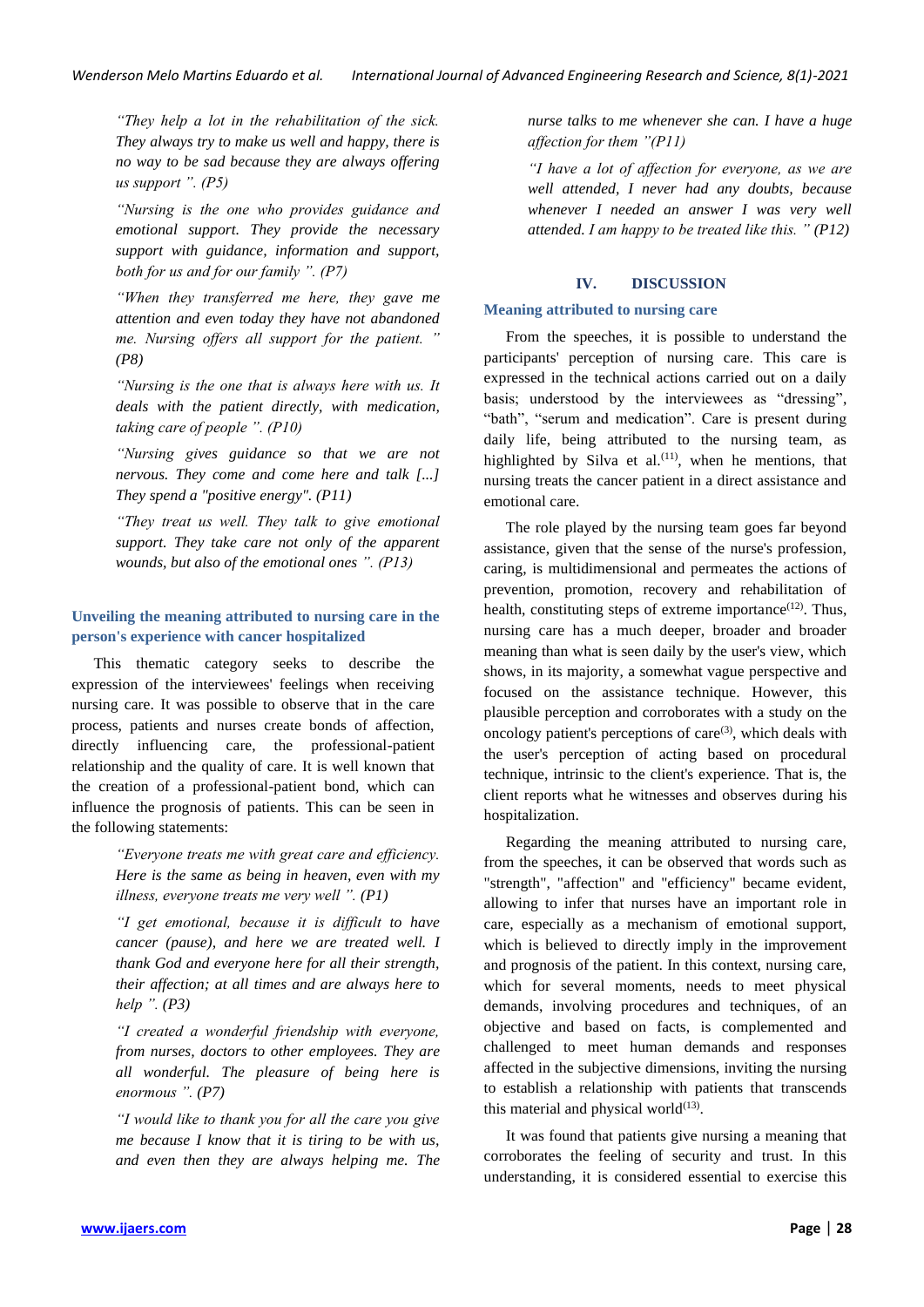support, since cancer impacts on the various dimensions of daily life, radically changing the routine and life projects. Thus, humanization involves the protagonism and appreciation of the patient and his family in the context of care for cancer patients, as an important source of emotional support $(14)$ .

Corroborating the findings of this study, it appears that nursing interventions are configured and reach not only objective aspects involving procedures, but also dimensions of emotional support, promotion of hope, strengthening of self-esteem, listening activity, among others, highlighting the role of bringing comfort, in the face of the stress experienced by cancer patients; in this sense, when well developed, these actions make the experience tolerable and humanize the treatment trajectory<sup>(15)</sup>.

## **Unveiling the meaning attributed to nursing care in the experience of people with cancer**

The process of caring for cancer patients is long and arduous. Therefore, nursing needs to deal with the patient's psychosocial situations and take responsibility for creating a safe and comfortable space. In this way, the patient-nurse binomial needs to create a bond and from that the experiences are built. When asked about the experience, the study found words like "affection" and "friendship". This leads us to infer that the treatment in the researched scenario was based on respect, emotional support, trust promoting an affinity and even affection among the actors involved. Corroborating these findings, it is described that oncology needs to carry out quality care, more than technical professionals with theoretical skills, it needs a professional who understands all the nuances of the client's physical and emotional dimensions $(16)$ .

In this study, speeches emerge, which transform the environment more pleasant and help in the recovery of the patient, helping him in the acquisition of abilities to become resilient. It is described that the feeling of mutual and reciprocal respect is significant for the patient's stay, establishes a bond and, after treatment, becomes a feeling of gratitude $^{(17)}$ .

In the meantime, some actions of nursing reception are recognized as attitudes that promote well-being, such as: communication, respect, attention, comfort, equal treatment and commitment, which become facilitators of humanization, build a safe environment for the patient and family members and finally collaborates for satisfaction<sup> $(18)$ </sup>; promoting the overcoming of adversities and aligning the treatment course for the patient and nurse $^{(19)}$ .

Therefore, humanization emerges as an important tool, which includes communication, interpersonal activities and psychosocial support. Nursing must work towards maintaining a satisfactory service that promotes recovery, not only physical, but emotional of the patient. This bond between nursing-patient enables a new sense of care, transforming it into a key point that makes the experience, in the face of a disease with so much social and psychological weight, more acceptable, facilitating recovery and coping $^{(20)}$ .

#### **V. CONCLUSION**

It was found that the methodological resource applied allowed understanding about the meaning attributed to nursing care from the perspective of the person with cancer. When caring, the meaning of therapeutic intervention and professional patient-family relationship is attributed.

We understand that getting sick with cancer changes not only the existential project of the person who gets sick, but also the entire family and social environment. Experiencing the experience with cancer evokes feelings of fear, fear and frustration in people.

Understanding how patients attribute meaning to the experiences they experience in this new context of their lives is important to reflect on care actions.

Thus, knowing the meanings that patients attribute when doing health professionals, contribute greatly, in thinking about the decision making of therapeutic plans more targeted and individualized to their needs, aiming to improve not only their quality of life during the provision of care during hospitalization, but also in the sense of mediating the relationship with patients and their families.

Thus, the diagnosis often acquires a tragic character capable of giving rise to feelings of hopelessness, depression and anxiety, as well as fears, mainly related to death. Furthermore, the diagnosis brings up thoughts that can influence the individual's emotional state, mainly because it was built and reinforced throughout life, such as: cancer is a disease that leads to a quick and painful death.

In this understanding, the study made it possible to give participants a voice to openly expose their experiences related to such a unique moment in their lives. Thus, the results outlined here contribute to fill an important gap evidenced in the literature, which is the approach of people who experience the process of becoming ill with cancer.

The results presented in this study are not generally applicable, given that it focused on understanding the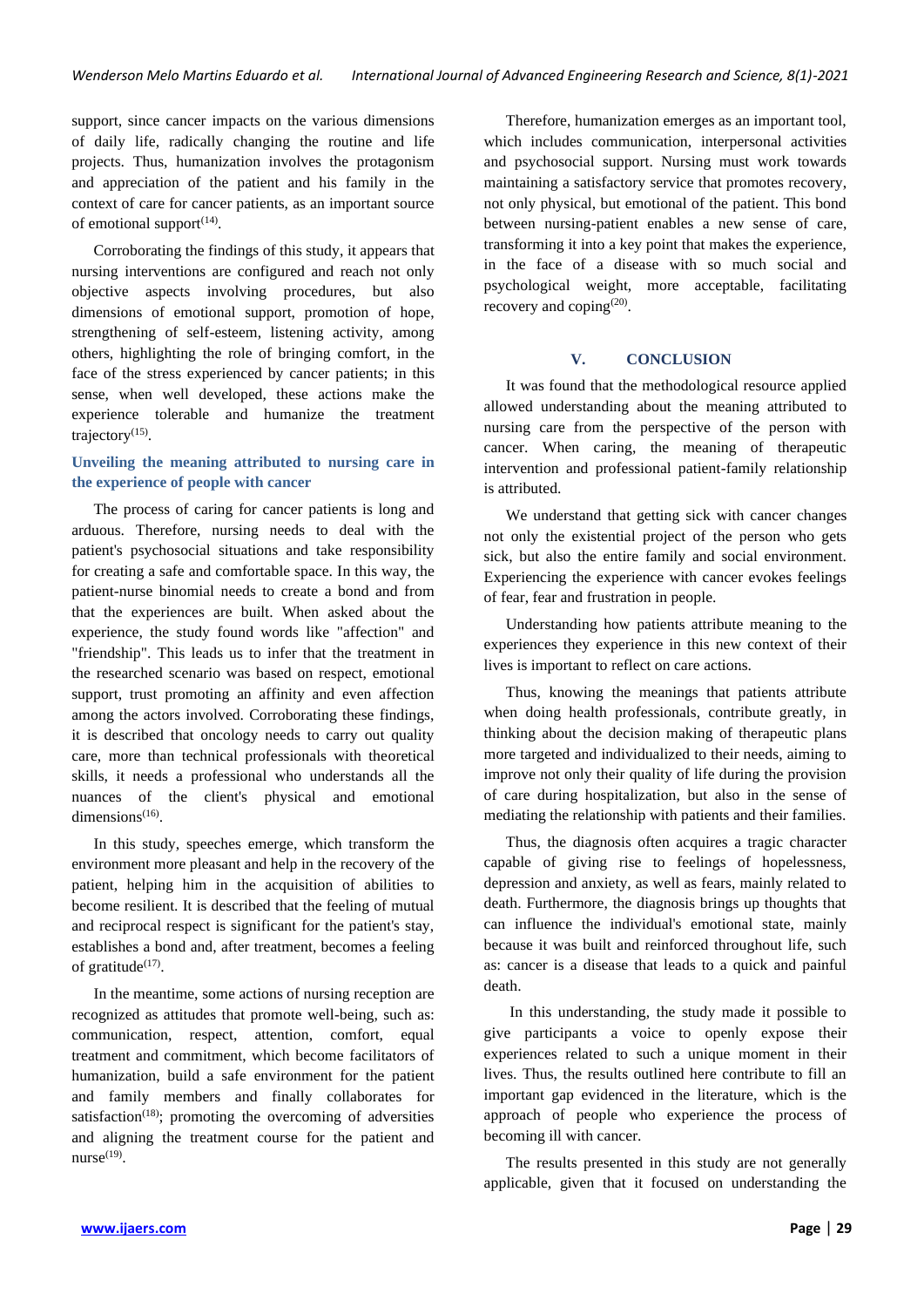meaning attributed to nursing care based on the experiences of people with cancer. Thus, one of its possible limitations is the time frame in which the participants were questioned, that is, the inclusion of people with different and singular trajectories in relation to the time of the disease may have influenced different perspectives and perspectives on their understanding of care received during hospitalization. Another limitation is the small number of participants.

Finally, it is expected that this study will encourage research that considers the inclusion of participants with similar illness trajectories and that take into account the complexity that revolves around the experience of people who are diagnosed with cancer, which may be the subject of other studies.

### **REFERENCES**

- [1] Instituto Nacional de Câncer José Alencar Gomes da Silva. Estimativa 2018: Incidência de Câncer no Brasil. Rio de Janeiro: INCA, 2017. Retrievid from: http://www1.inca.gov.br/rbc/n\_64/v01/pdf/15-resenhaestimativa-2018-incidencia-de-cancer-no-brasil.pdf
- [2] Wang, G.; Zhao, D.; Spring, D.J.; DePinho, R. A. (2018) Genetics and biology of prostate cancer. Genes Dev. Retrievid from: https://www.ncbi.nlm.nih.gov/pubmed/30181359.
- [3] Theobald, M. R.; Santos, M. L. M.; Andrade, S. M. O.; Decarli, A. D. (2016) Percepções do paciente oncológico sobre o cuidado. Physis: Revista de Saúde Coletiva. Retrievid from: http://dx.doi.org/10.1590/s0103- 73312016000400010.
- [4] Pessôa, M.S.M. et al. (2018) "De corpo e alma": histórias de mulheres acometidas por câncer. Rev enferm UFPE on line. Retrievid from: https://periodicos.ufpe.br/revistas/revistaenfermagem/articl e/download/230186/28010.
- [5] Brito, K. C. F. V.; Souza, S. R. (2017) As necessidades de cuidado do cliente oncológico hospitalizado: aplicação da taxonomia nanda. Rev Fund Care Online. Retrievid from: http://dx.doi.org/10.9789/2175-5361.2017.v9i2.327-332.
- [6] Seemann T. et al. (2018) Influência de sintomas depressivos na qualidade de vida em homens diagnosticados com câncer de próstata. Rev. bras. geriatr. gerontol. Retrievid from: http://www.scielo.br/scielo.php?pid=S18099823201800010 0070&script=sci\_arttext&tlng=pt. Acesso:12/02/2020.
- [7] Marinho, S. M. M.; Domingues, K. C. C. M.; Olário, P. S. (2016) Humanização da assistência frente ao paciente oncológico: uma revisão integrativa. Revista EDUC. Retrievid from: http://uniesp.edu.br/sites/\_biblioteca/revistas/20170608151 840.pdf
- [8] Luz, K. R. et al. (2016) Estratégias de enfrentamento por enfermeiros da oncologia na alta complexidade. Revista Brasileira de Enfermagem. Retrievid from:

http://www.scielo.br/pdf/reben/v69n1/0034-7167-reben-69- 01-0067.pdf.

- [9] Minayo, M. C. S. (2017) Amostragem e saturação em pesquisa qualitativa: consensos e controvérsias. Revista Pesquisa Qualitativa. Retrievid from: https://editora.sepq.org.br/index.php/rpq/article/view/82/59
- [10] Bardin, L. (2016) Análise de conteúdo. Edições 70
- [11] Silva, F. S. et al. (2019) Cuidados de enfermagem a pacientes oncológicos: revisão integrativa. Research, Society And Development, Retrievid from: http://revistas.ung.br/index.php/saude/article/view/3098/22 39
- [12] Silveira, P. J.; Costa, A. E. K.; Lohmann, P. M.; Lavall, E. (2020) Revisão integrativa: cuidados paliativos em pacientes oncológicos. Research, Society And Development. Retrievid from: https://www.researchgate.net/publication/338426451
- [13] Birck, N. M. et al. (2019) Percepção de mulheres com câncer de mama sobre o cuidado de Enfermagem à espiritualidade. Ciência, Cuidado e Saúde. Retrivied from: http://periodicos.uem.br/ojs/index.php/CiencCuidSaude/arti cle/view/45504/751375139227
- [14] Anacleto, G.; Cecchetto, F. H.; Riegel, F. (2020) Cuidado de enfermagem humanizado ao paciente oncológico: revisão integrativa. Revista Enfermagem Contemporânea. Retrievid from: https://www5.bahiana.edu.br/index.php/enfermagem/article /view/2737/3490
- [15] Ribeiro, J. P. et al. (2016) Assistência de enfermagem ao paciente oncológico hospitalizado: diagnósticos e intervenções relacionadas às necessidades psicossociais e psicoespirituais. J. res.: fundam. care. Online. Retrievid from: https://pesquisa.bvsalud.org/portal/resource/pt/biblio-831420
- [16] Menegócio, A. M.; Rodrigues, L; Teixeira, G. L. (2015) Enfermagem Oncologia: Relação de Afetividade ou Meramente Técnica?. Ensaios e Ciência: Ciências Biológicas, Agrárias e da Saúde. Retrievid from: https://www.redalyc.org/articulo.oa?id=26042169004
- [17] Sousa junior, P. T. X.; Teixeira, S. M. O. (2019) A importância da espiritualidade no tratamento de pacientes oncológicos: uma revisão de literatura. Rev. Interdisciplin. Promoç. Saúde – RIPS. Retrievid from: https://online.unisc.br/seer/index.php/ripsunisc/article/view /13195
- [18] Silva, L. C. et al. (2015) Cancer patients' satisfaction on nursing care. Revista da Rede de Enfermagem do Nordeste. Retrievid from: http://www.periodicos.ufc.br/rene/article/view/2877
- [19] Galvão, M. I. Z.; Borges, M. S.; Pinho, D. L. M. (2017) Comunicação interpessoal com pacientes oncológicos em cuidados paliativos. Rev. Baiana de Enfermagem- RBE. Retrievid from: https://portalseer.ufba.br/index.php/enfermagem/article/vie w/22290/15092
- [20] Lopes, M.; Silva, A. C.; Ferreira, A. M; Lino, A. A. C. F. (2015) Revisão narrativa sobre a humanização da assistência pela equipe de enfermagem na área oncológica.